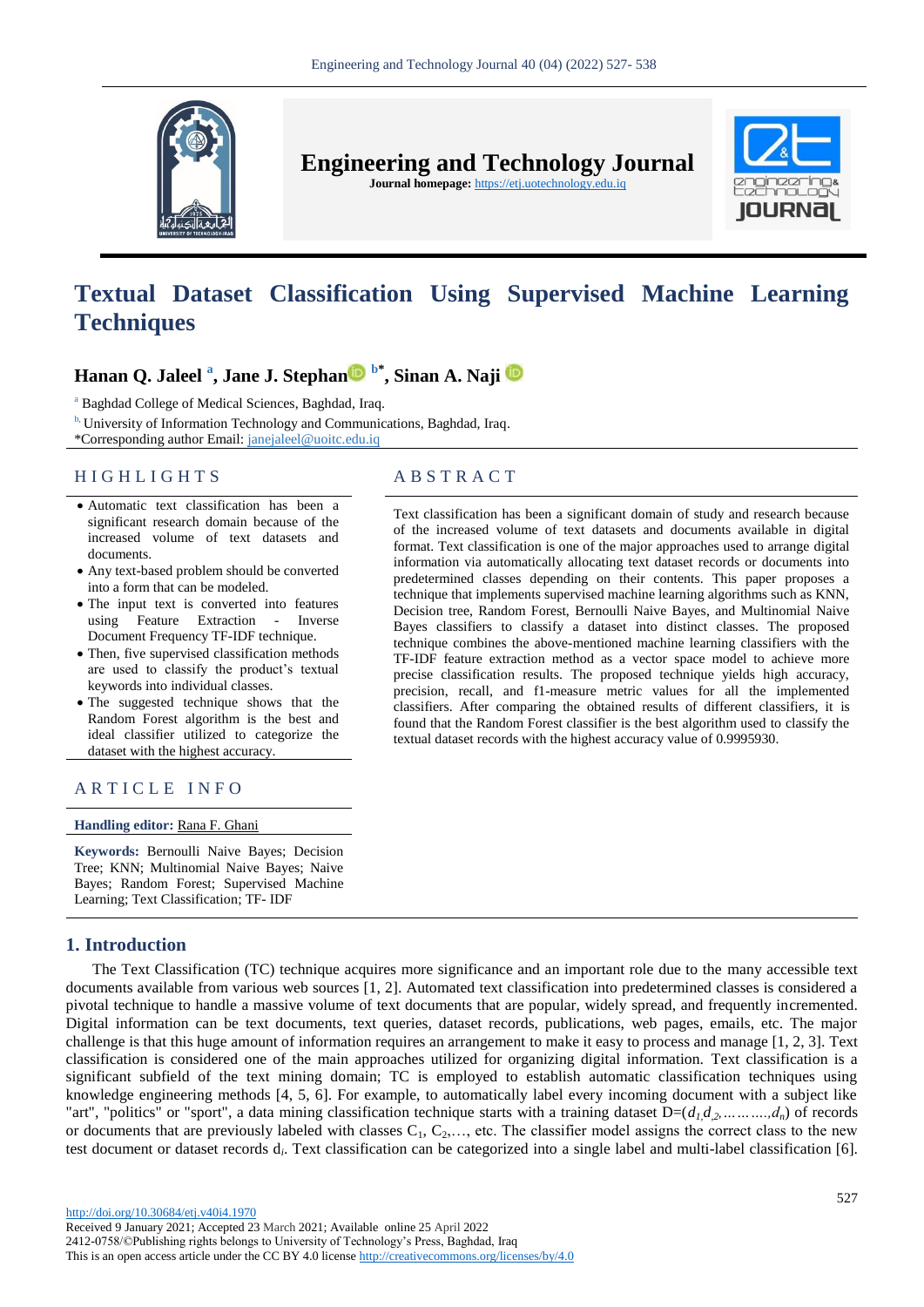A single label text document can belong to one class only, while a multi-label document can be a member of more than one class [6, 7].

A Typical classification process can be expressed as follows: using a dataset of indexed documents or text records, split it into two parts, a training and a testing set. The classifier attempts to classify the new testing document, depending on its properties, the classification result is the predicted class from the training dataset, that is most similar to the tested example [8, 9, 10].In this paper, the proposed technique implements five supervised classification methods, which are K-Nearest Neighbor KNN, Decision Tree, Random Forest, Bernoulli Naive Bayes, and Multinomial Naïve Bayes classifiers, to classify a product keywords dataset with 65,500 records to evaluate the performance metrics of classifiers and compare the results. The proposed technique determines the best classifier with the highest accuracy, precision, recall, and f1-measure values. The paper's organization is as follows: section 2 introduces the related work of applying the classifiers in classifying datasets and example test data. Section 3 illustrates the proposed technique design and implementation. Section 4 explains and discusses the proposed technique results, and finally, section 5 provides a conclusion to the paper.

### **2. Related works**

Some many researchers and authors work and perform text classification techniques using supervised machine learning algorithms. Manjotho et al. [10] proposed a mobile SMS classifier model that utilizes TF-IDF, and multinomial naive Bayes have been presented. The proposed method aimed to enhance the weighting scheme TF-IDF accuracy and resolve the Naive Bayesian Spam Email classifier's efficiency in classifying mobile messages (SMS) into various classes such as urgent greetings, and invitations, etc. In the training phase, the classifier was learned with 5574 messages. Various preprocessing steps were performed. In the testing phase, the classifier examines 852 messages of the testing dataset. The multinomial naive Bayes classifier was utilized to classify the new test message to the appropriate class. The Multinomial Naïve Bayes classifier provides good accurate results with a TP rate of 93.77 %, an overall accuracy of 93.74%, and a precision of 94.03%. Abbas et al. [11] proposed a technique to classify text movie reviews and implemented sentiment analysis using multinomial naive Bayes. The proposed framework combined the Multinomial Naïve Bayes classifier technique with the TF-IDF approach. They have utilized a movie reviews dataset, where each review involves a textual notice and numerical value (from 0 to 100 scales). They have applied several experiments with many broadly used datasets to evaluate the proposed technique efficiency and yielded good accuracy values. Mowafy et al. [4] introduced a model that uses the logical series of document classification steps and applies the multinomial naive Bayes combined with the TF-IDF approach for text document classification. The experimental results of the 20-Newsgroups dataset have been confirmed via statistical metrics such as recall, precision, and fscore. The results verify that the proposed technique can significantly enhance classification performance. Noor man shah et al. [12] provided a document categorization using the decision tree technique that outcomes in a high accuracy value of classifying text documents to their classes. The proposed approach combined the TF- IDF with a decision tree, where TF- IDF is utilized to assort all words from most repeated to less repeated words. In contrast, the decision tree algorithm is used to make decisions to assign the document to the correct class.

In Singh et al. [13], a classification technique of inter and intra news has been provided and multiple feature-based news classifiers have been suggested depending on the BBC news dataset. For intra-class classification, sports class has been chosen, while the classes of sports, technology, politics, entertainment, and business have been selected for inter-class classification. After applying preprocessing steps, the feature extraction TF- IDF method was implemented. The TF-IDF values of unigram, bigram, and trigram words were utilized as linked or chained feature vectors. The decision tree classifier provides more efficient results with a high accuracy rate. In [14], the researchers presented a framework that uses the KNN method with the TF-IDF extraction approach for text classification. The proposed framework performs text classification using different measurements, parameters, and results analysis. The framework evaluation emphasized the quality and speed of classification. Experimental testing results illustrated the good and bad characteristics of the framework. Jabbar et al. [17] proposed a new technique that integrates the KNN algorithm with a Genetic Algorithm GA for efficient classification of heart disease. GA achieves comprehensive searching in sophisticated massive and multimodal landscapes and supplies optimum solutions.

The experiment results depict that the proposed method improves the accuracy results in diagnosing heart disease and is performed on 7 machine learning data sets. Guo et al. [18] proposed a technique that combines the strong points of the KNN and Rocchio algorithm and implements a proposed model that integrates Rocchio, KNN, and support vector Machine SVM. The proposed technique is performed on two popular document corpuses: the 20-news group and Reuters-21578 news story collections. The experiment results prove that the suggested model surpasses the Rocchio and KMN and is analogous to SVM, which is utilized as a measurement in the experiment. Sjarif et al. [19] present a detection technique that combines TF-IDF and random forest on SMS messages. The proposed technique outperforms a good accuracy, precision, and f1-measure compared to other methods. Various techniques support different outcomes depending on the utilized features.

### **3. Classification algorithms**

### **3.1 K-nearest neighbor (KNN) classifier**

The first step in implementing the KNN classifier is to load the training set feature vectors that represent the weights of keywords. Then, the training phase of KNN saves the training set feature vectors with their related class labels. In the testing phase, the algorithm determines the *K* value, which can be estimated by trial and error and find out the optimal *K* value like 2,3 or 5, or it can be identified based on the dataset by using the following equation [14, 15, 16]: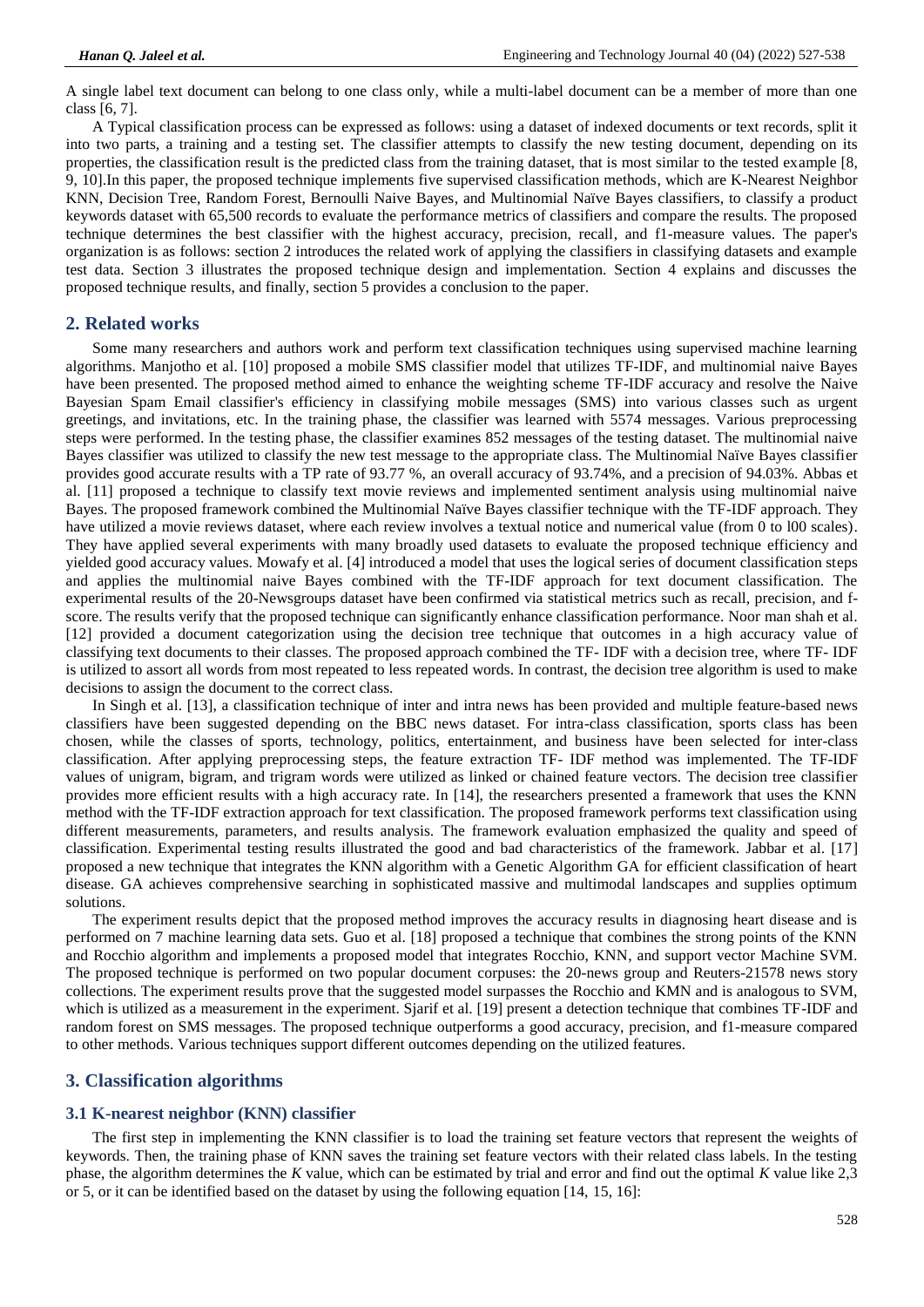$K = sqrt(N)$  (1)

where N represents the number of data points in the training dataset. For the feature vectors in the testing set, the algorithm gets every test feature vector. It computes the distance between the testing feature vector and all trained data feature vector weights using the Euclidian distance as follows [14, 17, 18]:

$$
dist(p,q) = dist(q,p) = \sqrt{(x-a)^2 + (y-b)^2}
$$
 (2)

The Euclidian distance is utilized as a distance measurement because it is the most popular approach. Then, the calculated distances are sorted in ascending order. The top K tuples are obtained from the sorted list, representing the *K* nearest neighbors to the tested feature vector. The algorithm determines the tested feature vector predicted class using the majority vote of the nearest neighbor's class, i.e., get the most frequent class from the nearest neighbors. The most repeated classes will be assigned to the testing feature vector record [14,15,17].

#### **3.2 Decision tree classifier**

The Decision Tree constructs the classifier model in a tree structure form. It splits the dataset into smaller subsets. Meanwhile, the related Decision Tree is incrementally improved and progressed. The Decision Tree classifies training textual records by arranging them to be predicted on feature values. Every node in the Decision Tree expresses a feature in the training record to be relegated, and every branch exemplifies a node value. The Decision Tree can be established using a top-down method that recursively divides the training data on the feature that better relegates the training text records. The Decision Tree concept starts by subdividing the data depending on the feature value that is most useful in data relegation. The feature that better splits the trained data will represent the tree root. The decision tree algorithm is iterated on every divided data partition, producing subtrees till the training data is subdivided into subsets of similar classes. At each stage of the partitioning task, a statistical criterion known as Information Gain (IG) is used to decide what features best split the training text records [3, 12]. The DT classifier implies two phases:

- 1) The training phase, which involves building the decision tree, as the major objective is discovered at each one of the tree's internal or decision nodes, is the ideal testing feature which decreases the classes mixing with each one of the subsets that are generated by the test.
- 2) The testing phase, which starts with the root of the tree, after that, the feature that is determined by the root node is tested. The test outcome allows moving downward the tree branch related to the given tested record feature. This process is repeated until the algorithm meets a leaf node. This is the reason that the tested record sample is classified by tracking down a route from the root to the leaf nodes. The Decision Trees improve the greedy search algorithm that applies a heuristic function using probability values for comparison [6, 13].

#### 3.2.1 Information Gain and Entropy Measurer

A measurement utilized from the information theory field in constructing a decision tree is Entropy. It has been proven that the Entropy is close and relative to information, which means that the higher the entropy value, the more needed information to characterize that data totally. In constructing Decision Trees, the objective is to decrease the dataset entropy till it reaches leaf nodes, such that the subset holds zero Entropy and represents all examples of one class, i.e., all data examples involve the same value of the target feature or class value. To compute the Entropy of the data set S, the following formula can be utilized [12]:

$$
Entropy(Set) = -\sum_{i=1}^{k} P(value_i). log_2(P(value_i))
$$
\n(3)

Pi is the ratio of examples (dataset records) in the dataset that takes the  $i_{th}$  value of the class (or target feature), which contains various values. To calculate the information gain (entropy reduction) that results from splitting the data on a feature, then the following formula is applied [13]:

$$
Gain(S, A) = Entropy(S) - \sum_{v \in values(A)} ((\frac{|S_v|}{|S|} \times Entropy(S_v))
$$
 (4)

Such that ∑ denotes the summation of each one of the probability values of the attribute A. SV represents the S subset for which A has the value v,  $|S_{\nu}|$  denotes the number of items in  $S_{\nu}$ . While,  $|S|$  represents the number of items in S.

### **3.3 Random forest classifier**

It is an ensemble classification algorithm that includes numerous decision trees and discovers the classification results of every tree. The random forest classifier is typically fast. It can expand to many input feature variables and choose examples without pruning. In the training phase, the forest trees can be developed to maximal depth, and every tree is categorized separately. In the testing phase, the feature is appointed to every tree, and the forest chooses the class with maximum votes over all the trees using majority voting on average [ 6, 19].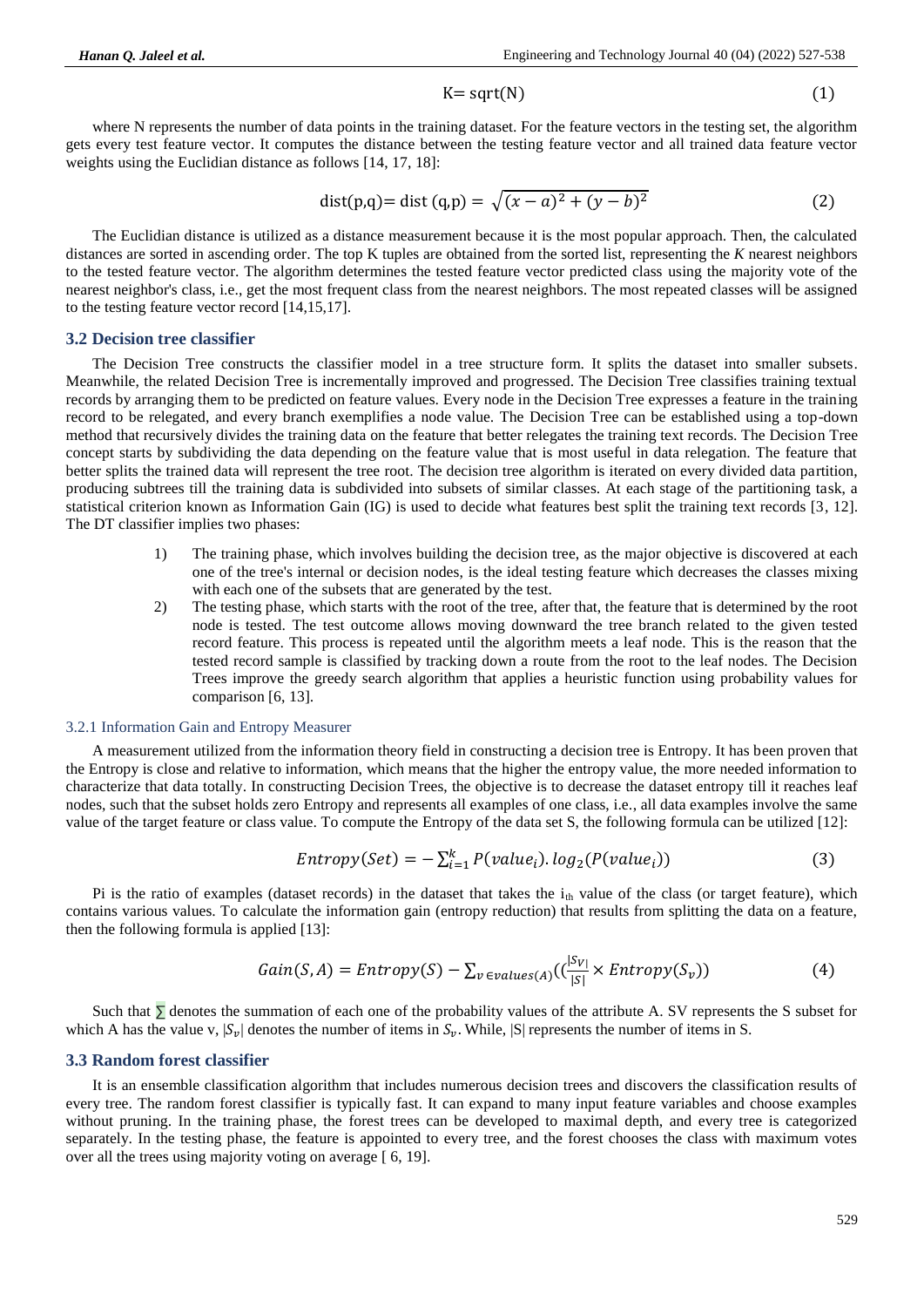### **3.4 Naïve bayes classifier**

It is an easier probabilistic classification algorithm that depends on the Bayes rule with powerful independence presumption. A Naive Bayes classifier exhibits considerable performance under situations where the appearing words are distinct from one another. The Naive Bayes classifier involves two phases, training and testing phrases. Both are based on text records represented by keywords (features) [11]. The two phases can be so summarized as follows: -

#### 3.4.1 Training phase

Training the dataset starts with computing the number of records in each class and the total number of records in the dataset to find the prior probability of each class. NB classifier is learned with known keywords (features) that appear in the classes

1) Computation of the class conditional probability using the equation [11]:

$$
P(\mathbf{x}|\omega_j) = P(x_1|\omega_j). P(x_2|\omega_j). \quad \dots \quad P(x_d|\omega_j) = \prod_{k=1}^d P(x_k|\omega_j)
$$
 (5)

where  $\omega_i$  is the class kind or class number.d is the total number of records.  $x_i$  is the feature vector of sample *i.P*( $x|\omega_i$ ) denotes how expected is it to notice the pattern x belongs to the class  $\omega_i$ .

> 2) Computation of conditional probability (or likelihood) of every individual keyword in each text record of each class [20, 21]:

$$
P(x_i|\omega_j) = \frac{N_{x_i\omega_j}}{N\omega_j}, i = 1, 2, \dots, d
$$
 (6)

where  $N_{x_i,\omega_i}$  is the number of times feature  $x_i$  appears in samples from class  $\omega_j$ .  $N\omega_j$  is the total count of all features in class  $\omega_i$ .

#### 3.4.2 Testing Phase

In this phase, the Naive Bayes classifier categorizes unknown text records in the testing set into one of the classes. This phase uses the calculated keywords probabilities of the training set from the training phase to classify the new testing records. The testing phase is implemented as follows:

- 1) Apply NB classifier to every textual record in the testing set formats
- 2) Get the keywords probabilities of the current test record from the training phase.
- 3) Suppose the keyword probability does not exist in the training stage. In that case, the algorithm applies the Laplacian smoothing technique to handle the zero-probability problem by adding one to every counter of zero appeared keywords.
- 4) Computing the general posterior probability using the following equation [11, 22]:

$$
P(\omega_j | x_i) = \frac{P(x_i | \omega_j) P(\omega_j)}{P(x_i)}
$$
\n<sup>(7)</sup>

5) After finding the posterior probabilities of the tested record for each class, the NB Classifier compares the results to find the largest probability, then assign the test record to the class with the maximum probability [20, 22].

### 3.4.3 There are two types of Naïve Bayes Classifier:

#### 3.4.3.1 Multinomial nb model

By using a multinomial event model, every text record is expressed as a collection of word appearances on the record. The arrangement of keywords is not grasped. It produces the (bag of words) technique for representing records or documents. Using this model, the conditional probability of a text record x given a class  $\omega$  can be computed by the product of the individual keyword's likelihoods in the corresponding class. The Term Frequency  $tf(t, d)$  can be utilized to calculate the maximum likelihood of keywords depending on the training dataset to evaluate the class conditional probability as the following equation [23]:

$$
P(x_i|\omega_j) = \frac{\sum tf(x_i, d \in \omega_j) + \alpha}{\sum N_{d \in \omega_j} + \alpha \cdot V}
$$
 (8)

Where  $\sum tf(x_i, d \in \omega_i)+\infty$  is The sum of raw term frequencies of word  $x_i$  from all documents in the training sample that belong to the class  $\omega_i$ .  $\sum N_{d \epsilon \omega_i}$  is the sum of all term frequencies in the training dataset for class  $\omega_i$ .  $\propto$  is the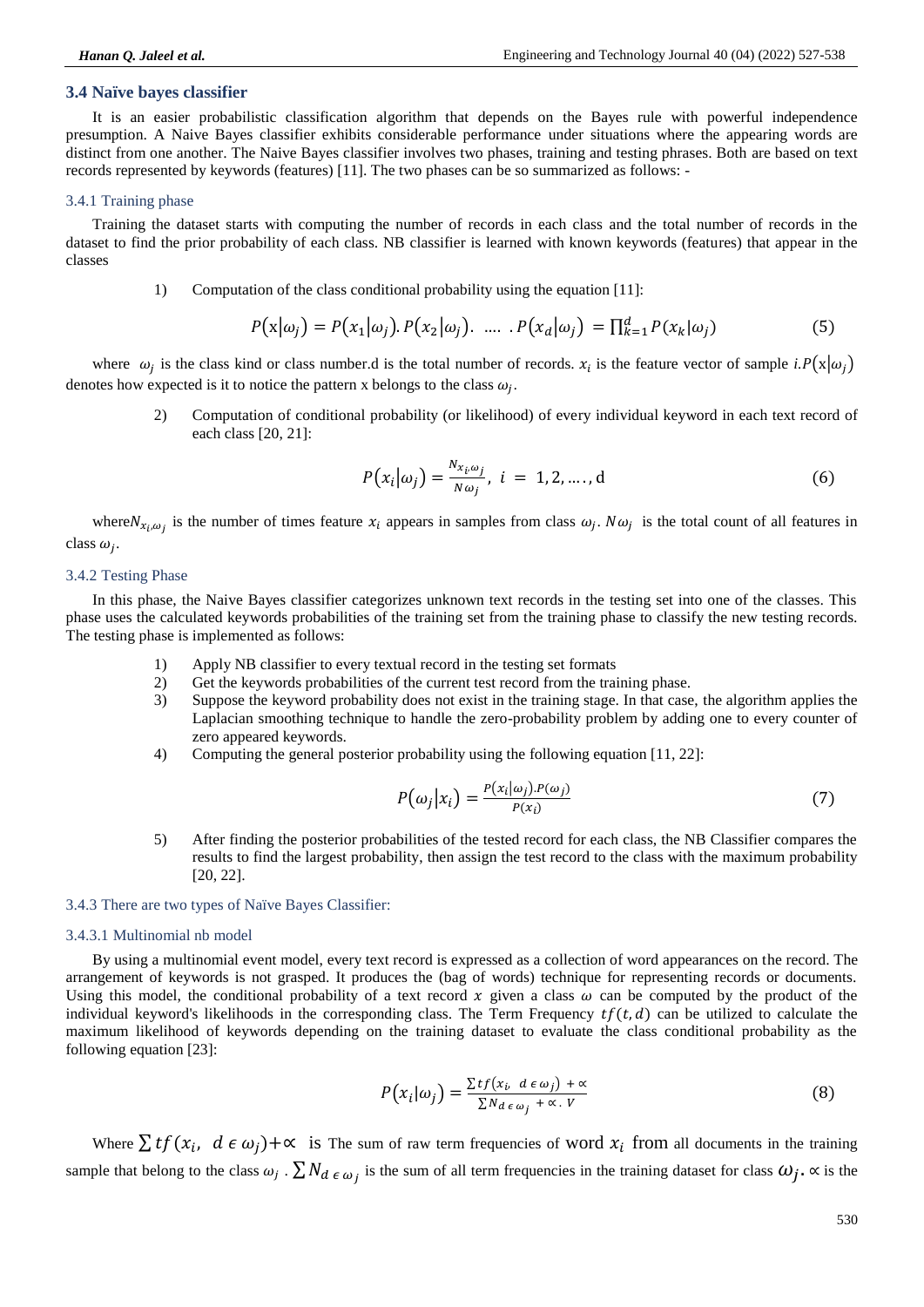smoothing parameter, where  $\infty = 1$  for Laplacian smoothing. V is the vocabulary size (the total words' number in the training dataset).

#### 3.4.3.2 Multi–variate bernoulli NB model

In the Bernoulli NB model, every text record is expressed as a vector x of binary feature values that indicates which words appear and do not appear in the record. In addition, each word is represented as a Boolean value (i.e., 0 or 1) representing the appearance and the absence of that word. In this model, the keywords (features) are distinct binary variables, as well as Bernoulli NB does not concern how many times the keyword appears in the textual record. Bernoulli's model is very common in categorizing tokens or keywords, as it has the advantage of clearly representing the word absence in the record or document. The Bernoulli trials can be written as [21]:

$$
P(\mathbf{x}|\omega_j) = \prod_{i=1}^m P(x_i|\omega_j)^b \cdot (1 - P(x_i|\omega_j))^{(1-b)}, \quad (b \in 0, 1)
$$
 (9)

Let  $p(x_i | \omega_i)$  represents the maximum-likelihood approximation that a specific token  $x_i$  happens in class  $\omega_i$  and can be calculated as follows [21]:

$$
P(x_i|\omega_j) = \frac{df(x_i, y) + 1}{df_y + 2} \tag{10}
$$

where  $df(x_i, y)$  represents how many documents in the training set that includes the keyword xi and belongs to the class  $\omega_i$ .  $df_v$  is the number of documents in the training dataset that belong to the class  $\omega_i$ . 1 and +2 are the parameters of Laplace smoothing.

### **4. The proposed technique**

The proposed technique classifies a product's data set into classes using various supervised classification algorithms such as K-Nearest Neighbor KNN, Decision Tree, Random Forest, Bernoulli model of a Naive Bayes classifier, and Multinomial model of the Naive Bayes classifier. The proposed technique combines machine learning classifiers with the feature extraction TF-IDF method to represent the keyword weights in the dataset records and improve classification accuracy. The proposed technique evaluates the classifier's performance for all machine learning algorithms by calculating accuracy, precision, recall, and f1-measure. The suggested technique compares the algorithm results and determines the best classifier used to classify the dataset records with higher performance measurement results.

The suggested technique splits the dataset records in every class into training and testing text records, aggregates them, and obtains the training and testing sets. Then, the proposed technique utilizes the training records to learn and train the classifier algorithms. Thereafter, the classifiers can categorize the testing records and assign them to their predicted categories, and the suggested technique calculates the evaluation measurements for each classifier.

The proposed technique uses a products dataset called GrammarAndProductReviews.csv, which includes nearly 65,500 records involving products, brands, and customer comments and reviews. The proposed technique utilizes the (categories) attribute of the dataset, which includes the keywords of products that the user searches to find them to classify the dataset depending on them. Each dataset record may have numerous keywords which represent the consumer search. Figure 1 shows the block diagram of the proposed technique framework.

#### **4.1 Preprocessing the Dataset**

First of all, the proposed technique applies several preprocessing steps on the dataset to remove any non-useful and irrelevant data, clean data, and prepare them to be input to the machine learning classifiers. The preprocessing steps can be explained as follows:

#### 4.1.1 Tokenization

The proposed technique converts the (category) dataset attribute keywords in every record into tokens. Tokenization also removes any unwanted symbols and punctuation marks.

### 4.1.2 Stop Word Removal

The proposed technique removes and eliminates the stop words appear in the keywords in every dataset record, such as (his, her, the, at, in, is) utilizing a stop words list. The proposed technique compares each token with the list, and if the token appears there, then it will be removed from the dataset record. This process is iterated for all dataset records to remove their useless stop words.

#### 4.1.3 Stemming

Stemming is a process that is applied to all the words of the dataset records to get their roots. For example, the stemmer removes the suffixes of the word (suppling) to be (supply), and the word (cleaners) will be returned to its root (clean).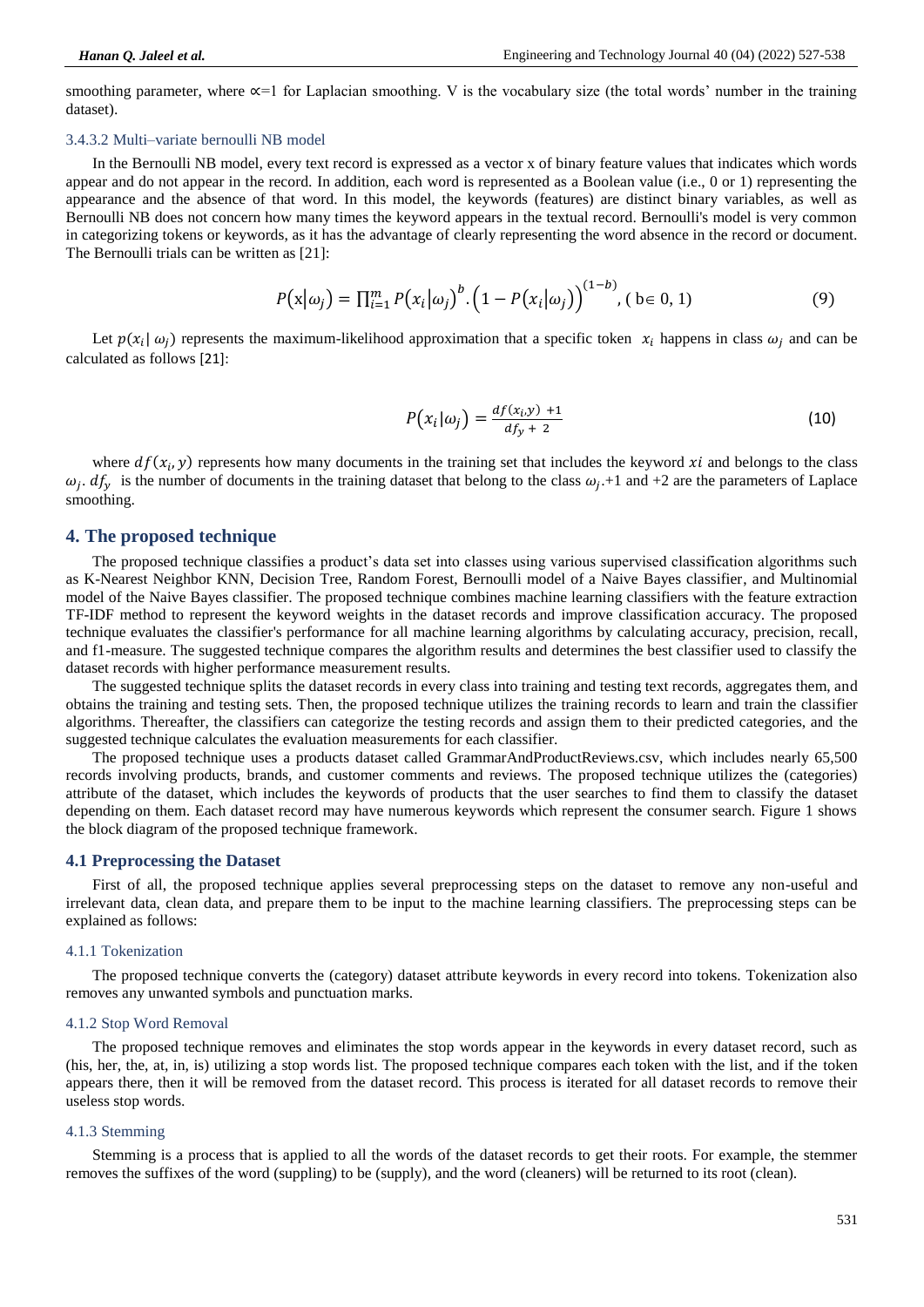### 4.1.4 Text Normalization

The text normalization can be applied to the stemmed keywords by uniforming the letter case of all words to lowercase. The same words (keywords) written in uppercase and lowercase will have the same meaning and can be considered to be the same words.

### **4.2 TF-IDF feature extraction**

After performing text normalization on dataset record keywords, the proposed technique transforms each text keyword into its weight (TF-IDF value) to be a numeric weight that expresses the importance of the keyword in the record. Next, each text record is converted to a feature vector in the vector space model, which involves the TF-IDF weights that correspond to the text keywords in the record. After that, the proposed technique replaces the text keywords in the record with a feature vector of TF-IDF weights, and the dataset records will be a dataset of feature vectors of keyword weights. Term Frequency (TF) and Inverse Document Frequency (IDF) can be calculated using the following formulas [21]:

$$
tf(term, doc) = \frac{frequency\ of\ term\ in\ doc}{No\ of\ terms\ in\ doc}
$$
\n(11)

$$
idf(term) = log \left( \frac{total \, no \, of \, documents}{No \, of \, docs \, that \, contain \, the \, term} \right) \tag{12}
$$

The proposed technique uses the preprocessed dataset with TF-IDF feature vector records as an input to the machine learning classifiers.



**Figure 1:** Block Diagram of the Proposed Technique Framework

### **4.3 Classification algorithms**

The proposed technique divides the dataset records into two parts: 70% of the records represent the training dataset, and 30% of the records represent the testing. The proposed technique learns and trains the classifiers using the training set examples. The proposed technique utilizes several machine learning classifiers such as KNN, Decision Tree, Random Forest, and Naïve Bayes classifiers to classify the testing dataset records to their appropriate classes and calculate the evaluation metrics for each classifier to estimate the classifier performance. The proposed system decides the best classifier with the highest metrics that classify the dataset. Algorithms 1, 2, 3, and 4 show the customized KNN, Decision Tree, Random Forest, and Naïve Bayes classifier algorithms, respectively.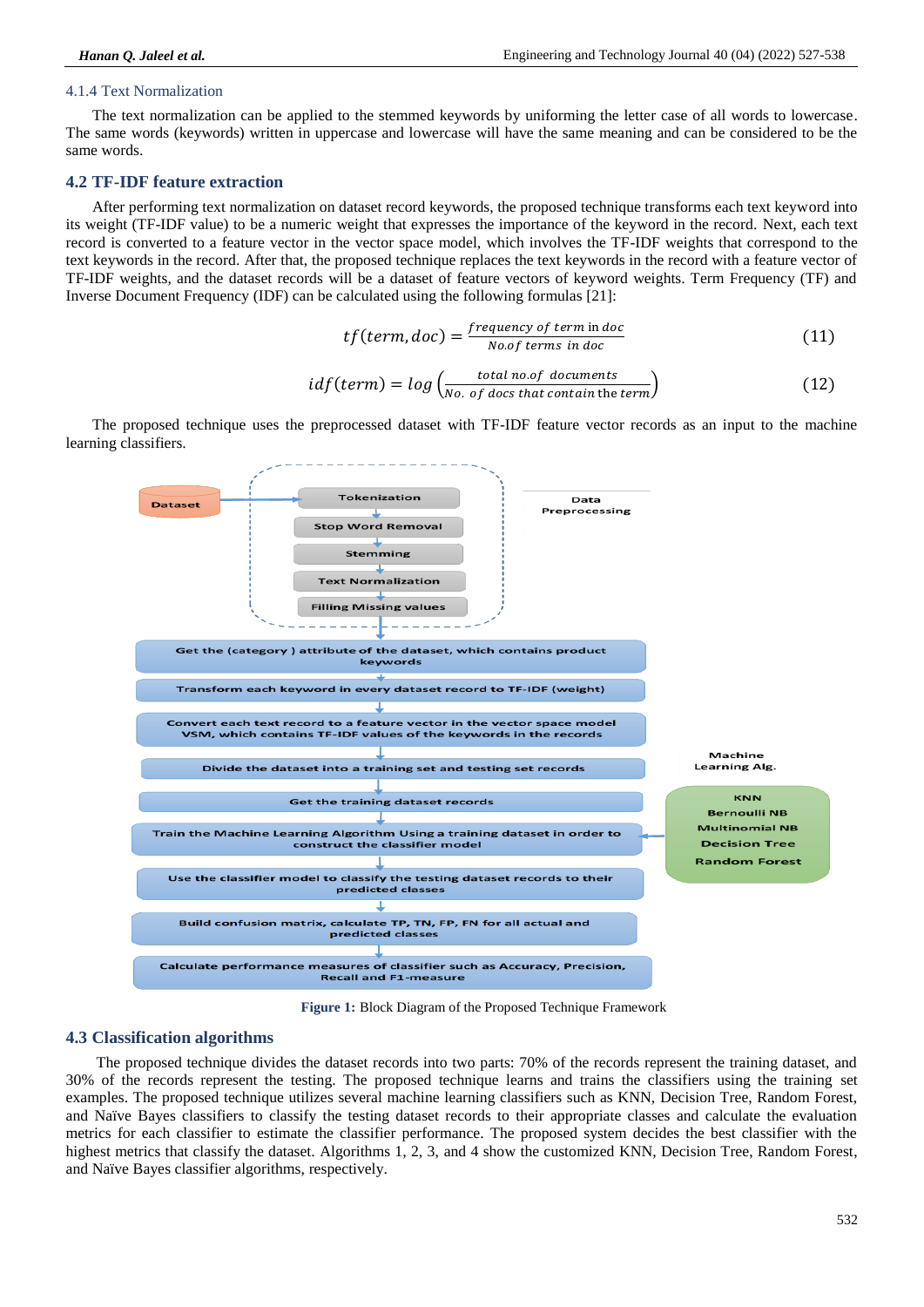### **5. Experimental results**

After testing each classifier with test dataset records which comprise 30% of the whole dataset, the technique evaluates the performance of the classifiers by measuring evaluation metrics such as accuracy, precision, recall, and f1-measure, and decides the best classifier that categories the data set into categories with higher measurement values. The proposed technique calculates the confusion matrix with TP, TN, FP, and FN for the classes of every classifier. Then it finds the evaluation measurements to assess the effectiveness and performance of each classifier algorithm.

The dataset records contain the category attribute, which involves the textual keywords that represent the product keywords. In addition, the dataset also contains the brand and manufacturer of products, URL of the products, customer reviews, customer recommendations, the city of the user who enters the product keywords query, and many other attributes. The proposed technique works on the category attribute containing the textual product keywords, classifies the dataset according to the product keywords using several machines learning classifiers, and determines the best classifier used to classify the textual dataset with higher evaluated metrics.

The proposed technique yields higher precision and accuracy results equal nearly to 0.99 in most used classifiers, which means that the utilized textual dataset has been processed effectively in terms of implementing several preprocessing steps such as tokenization, stop word removal, stemming and text normalization, to get cleaned and suitable data to be as input to classification algorithms. In addition, the higher precision and accuracy results indicate that the classifier models are correct and accurate enough to classify the dataset precisely, depending on the preprocessed data. For the KNN algorithm, the classifier obtains overall accuracy of 0.998372. The total classifier precision, recall, and f1-measure are 0.95, 0.98, and 0.96, respectively. Table 1 shows the precision, recall, and f1-measure values of all the 23 classes using the KNN classifier. As shown in this table, the KNN total Accuracy = 0.9983720, total Precision = 0.95, total Recall = 0.98 and total f1-measure = 0.96.

**Table 1:** The Results of the Precision, Recall, and f1-measure using the KNN technique

| <b>Class</b>     | <b>Precision</b> | <b>Recall</b> | <b>F1-Measure</b> |
|------------------|------------------|---------------|-------------------|
| $\boldsymbol{0}$ | 1.00             | 0.99          | 0.99              |
| $\mathbf{1}$     | 1.00             | 1.00          | 1.00              |
| $\overline{c}$   | 1.00             | 0.96          | 0.98              |
| 3                | 1.00             | 1.00          | 1.00              |
| $\overline{4}$   | 1.00             | 0.99          | 0.99              |
| 5                | 1.00             | 1.00          | 1.00              |
| 6                | 1.00             | 0.99          | 0.99              |
| 7                | 0.99             | 1.00          | 0.99              |
| 8                | 1.00             | 0.99          | 1.00              |
| 9                | 0.43             | 1.00          | 0.60              |
| 10               | 1.00             | 1.00          | 1.00              |
| 11               | 0.90             | 1.00          | 0.95              |
| 12               | 0.99             | 1.00          | 1.00              |
| 13               | 1.00             | 1.00          | 1.00              |
| 14               | 1.00             | 0.99          | 1.00              |
| 15               | 0.89             | 0.80          | 0.84              |
| 15               | 0.98             | 0.98          | 0.98              |
| 17               | 0.96             | 1.00          | 0.98              |
| 18               | 0.88             | 1.00          | 0.93              |
| 19               | 0.98             | 1.00          | 0.99              |
| 20               | 0.99             | 0.99          | 0.99              |
| 21               | 0.97             | 0.97          | 0.97              |
| 22               | 0.98             | 0.97          | 0.98              |
| Total            | 0.95             | 0.98          | 0.96              |

In the Decision Tree algorithm, the overall algorithm accuracy is 0.999135. The total classifier precision, recall, and f1 measure are 0.99, 0.99, and 0.99. The algorithm obtains the following outcome for the random forest classification technique: 0.9995930, 0.99, 0.99, 0.99 values for classifier accuracy, precision, recall, and f1-measure, respectively. Using the Bernoulli model of the Naive Bayes algorithm, the classifier gets an accuracy value of 0.980566, while the other classifier metrics results are: precision of 0.86, recall of 0.80, and f1-measure 0.82. When implementing the multinomial naive Bayes classifier for testing the dataset records, the algorithm gains the following classification results: 0.982957 value for accuracy, 0.83 for precision, 0.86 for recall, and 0.84 for f1-measure. Tables 2, 3, 4, and 5 illustrate the detailed measurement outcomes for all the 23 classes for all classifiers. They show the accuracy, precision, recall, and f1-measure values for all the Decision Tree, Random Forest, Bernoulli Naive Bayes, and Multinomial Naive Bayes classifiers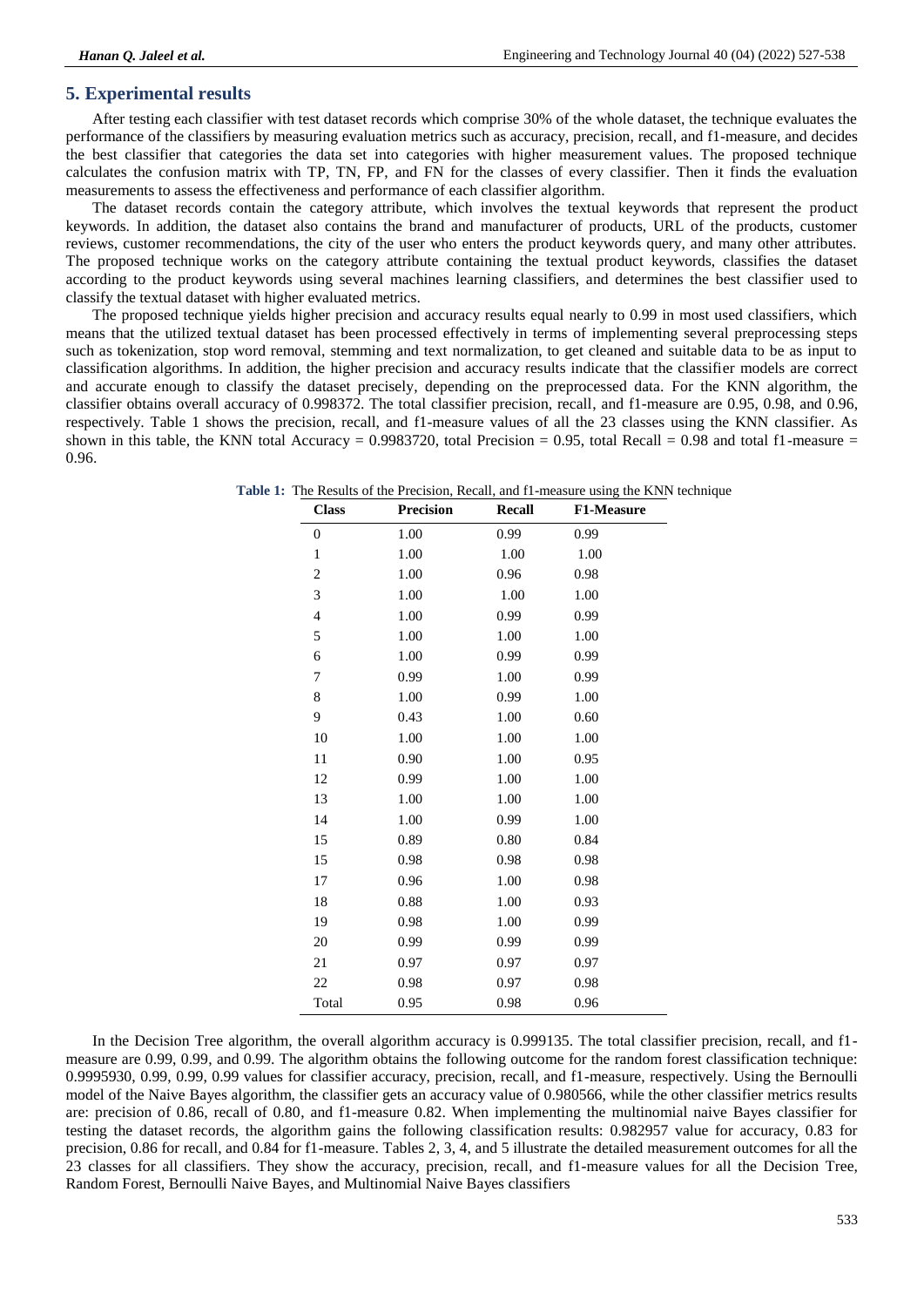| <b>Table 2:</b> | The Precision, Recall, f1-measure for each |
|-----------------|--------------------------------------------|
|                 | class using decision tree technique        |

**Table 3:** The Precision, Recall, F1-measure for 23 classes using the Random Forest classifier

|                  | class using decision tree technique |        |            |                  | using the Kandom Porest Classifier |        |            |  |
|------------------|-------------------------------------|--------|------------|------------------|------------------------------------|--------|------------|--|
| <b>Class</b>     | <b>Precision</b>                    | Recall | F1-Measure | <b>Class</b>     | <b>Precision</b>                   | Recall | F1-Measure |  |
| $\boldsymbol{0}$ | 0.99                                | 1.00   | 1.00       | $\boldsymbol{0}$ | 1.00                               | 1.00   | 1.00       |  |
| $\mathbf{1}$     | 1.00                                | 1.00   | 1.00       | 1                | 1.00                               | 1.00   | 1.00       |  |
| $\sqrt{2}$       | 1.00                                | 1.00   | 1.00       | $\overline{c}$   | 1.00                               | 0.99   | 0.99       |  |
| 3                | 1.00                                | 1.00   | 1.00       | 3                | 1.00                               | 1.00   | 1.00       |  |
| $\overline{4}$   | 1.00                                | 1.00   | 1.00       | 4                | 1.00                               | 1.00   | 1.00       |  |
| $\sqrt{5}$       | 1.00                                | 1.00   | 1.00       | 5                | 1.00                               | 1.00   | 1.00       |  |
| 6                | 1.00                                | 1.00   | 1.00       | 6                | 1.00                               | 1.00   | 1.00       |  |
| $7\phantom{.0}$  | 1.00                                | 0.98   | 0.99       | $\overline{7}$   | 0.99                               | 0.99   | 0.99       |  |
| $\,$ 8 $\,$      | 1.00                                | 0.99   | 1.00       | 8                | 1.00                               | 1.00   | 1.00       |  |
| $\boldsymbol{9}$ | 1.00                                | 1.00   | 1.00       | 9                | 0.75                               | 1.00   | 0.86       |  |
| 10               | 1.00                                | 1.00   | 1.00       | 10               | 1.00                               | 1.00   | 1.00       |  |
| 11               | 1.00                                | 0.86   | 0.92       | 11               | 1.00                               | 1.00   | 1.00       |  |
| 12               | 0.99                                | 0.99   | 0.99       | 12               | 1.00                               | 1.00   | 1.00       |  |
| 13               | 1.00                                | 1.00   | 1.00       | 13               | 1.00                               | 1.00   | 1.00       |  |
| 14               | 1.00                                | 1.00   | 1.00       | 14               | 1.00                               | 1.00   | 1.00       |  |
| 15               | 0.88                                | 1.00   | 0.93       | 15               | 1.00                               | 0.88   | 0.93       |  |
| 16               | 0.97                                | 0.98   | 0.98       | 16               | 1.00                               | 1.00   | 1.00       |  |
| 17               | 1.00                                | 0.96   | 0.98       | 17               | 1.00                               | 1.00   | 1.00       |  |
| 18               | 0.95                                | 1.00   | 0.97       | 18               | 1.00                               | 1.00   | 1.00       |  |
| 19               | 0.99                                | 1.00   | 0.99       | 19               | 1.00                               | 1.00   | 1.00       |  |
| 20               | 1.00                                | 1.00   | 1.00       | 20               | 1.00                               | 1.00   | 1.00       |  |
| 21               | 0.96                                | 0.97   | 0.97       | 21               | 0.99                               | 0.99   | 0.99       |  |
| 22               | 1.00                                | 0.98   | 0.99       | 22               | 1.00                               | 0.98   | 0.99       |  |
| Total            | 0.99                                | 0.99   | 0.99       | Total            | 0.99                               | 0.99   | 0.99       |  |
|                  |                                     |        |            |                  |                                    |        |            |  |

**Table 4:** The Precision, Recall, F1-measure results for 23 classes using the Bernoulli model of Naïve Bayes classifier

**Table 5:** The Precision, Recall, and F1-Measure for 23 Classes using the Multinomial Naïve Bayes Algorithm

| <b>Class</b>   | asing the Bernouin moder of Fun to Bayes classifier<br><b>Precision</b> | Recall | <b>F1-Measure</b> | <b>Class</b>   | $\frac{1}{2}$ and manifesting that $\frac{1}{2}$ bayes the primary<br><b>Precision</b> | Recall | <b>F1-Measure</b> |
|----------------|-------------------------------------------------------------------------|--------|-------------------|----------------|----------------------------------------------------------------------------------------|--------|-------------------|
| $\mathbf{0}$   | 0.81                                                                    | 0.98   | 0.89              | $\overline{0}$ | 0.84                                                                                   | 0.96   | 0.89              |
| $\mathbf{1}$   | 0.99                                                                    | 1.00   | 0.99              | $\mathbf{1}$   | 1.00                                                                                   | 0.99   | 0.99              |
| $\sqrt{2}$     | 1.00                                                                    | 0.75   | 0.86              | $\sqrt{2}$     | 0.91                                                                                   | 0.76   | 0.83              |
| 3              | 0.99                                                                    | 0.98   | 0.99              | 3              | 1.00                                                                                   | 0.98   | 0.99              |
| $\overline{4}$ | 0.88                                                                    | 0.91   | 0.89              | $\overline{4}$ | 0.96                                                                                   | 0.95   | 0.95              |
| 5              | 0.84                                                                    | 0.99   | 0.91              | 5              | 0.85                                                                                   | 1.00   | 0.92              |
| 6              | 1.00                                                                    | 0.86   | 0.92              | 6              | 1.00                                                                                   | 0.98   | 0.99              |
| $\overline{7}$ | 0.93                                                                    | 1.00   | 0.97              | $\tau$         | 0.90                                                                                   | 1.00   | 0.95              |
| 8              | 0.95                                                                    | 0.99   | 0.97              | 8              | 0.96                                                                                   | 1.00   | 0.98              |
| 9              | 0.00                                                                    | 0.00   | 0.00              | 9              | 0.00                                                                                   | 0.00   | 0.00              |
| 10             | 1.00                                                                    | 1.00   | 1.00              | 10             | 0.99                                                                                   | 1.00   | 0.99              |
| 11             | 0.91                                                                    | 0.64   | 0.75              | 11             | 0.71                                                                                   | 0.94   | 0.81              |
| 12             | 0.84                                                                    | 0.65   | 0.73              | 12             | 0.49                                                                                   | 0.96   | 0.64              |
| 13             | 1.00                                                                    | 1.00   | 1.00              | 13             | 1.00                                                                                   | 1.00   | 1.00              |
| 14             | 1.00                                                                    | 0.99   | 1.00              | 14             | 1.00                                                                                   | 0.99   | 1.00              |
| 15             | 0.00                                                                    | 0.00   | 0.00              | 15             | 0.00                                                                                   | 0.00   | 0.00              |
| 16             | 1.00                                                                    | 0.61   | 0.76              | 16             | 0.96                                                                                   | 0.70   | 0.81              |
| 17             | 0.71                                                                    | 0.58   | 0.64              | 17             | 0.82                                                                                   | 0.95   | 0.88              |
| 18             | 1.00                                                                    | 0.67   | 0.80              | 18             | 0.88                                                                                   | 1.00   | 0.93              |
| 19             | 0.97                                                                    | 0.94   | 0.95              | 19             | 0.99                                                                                   | 0.92   | 0.95              |
| 20             | 0.96                                                                    | 0.92   | 0.94              | 20             | 0.97                                                                                   | 0.91   | 0.94              |
| 21             | 0.97                                                                    | 0.96   | 0.96              | 21             | 1.00                                                                                   | 0.83   | 0.91              |
| 22             | 0.94                                                                    | 0.92   | 0.93              | 22             | 0.95                                                                                   | 0.95   | 0.95              |
| Total          | 0.86                                                                    | 0.80   | 0.82              | Total          | 0.83                                                                                   | 0.86   | 0.84              |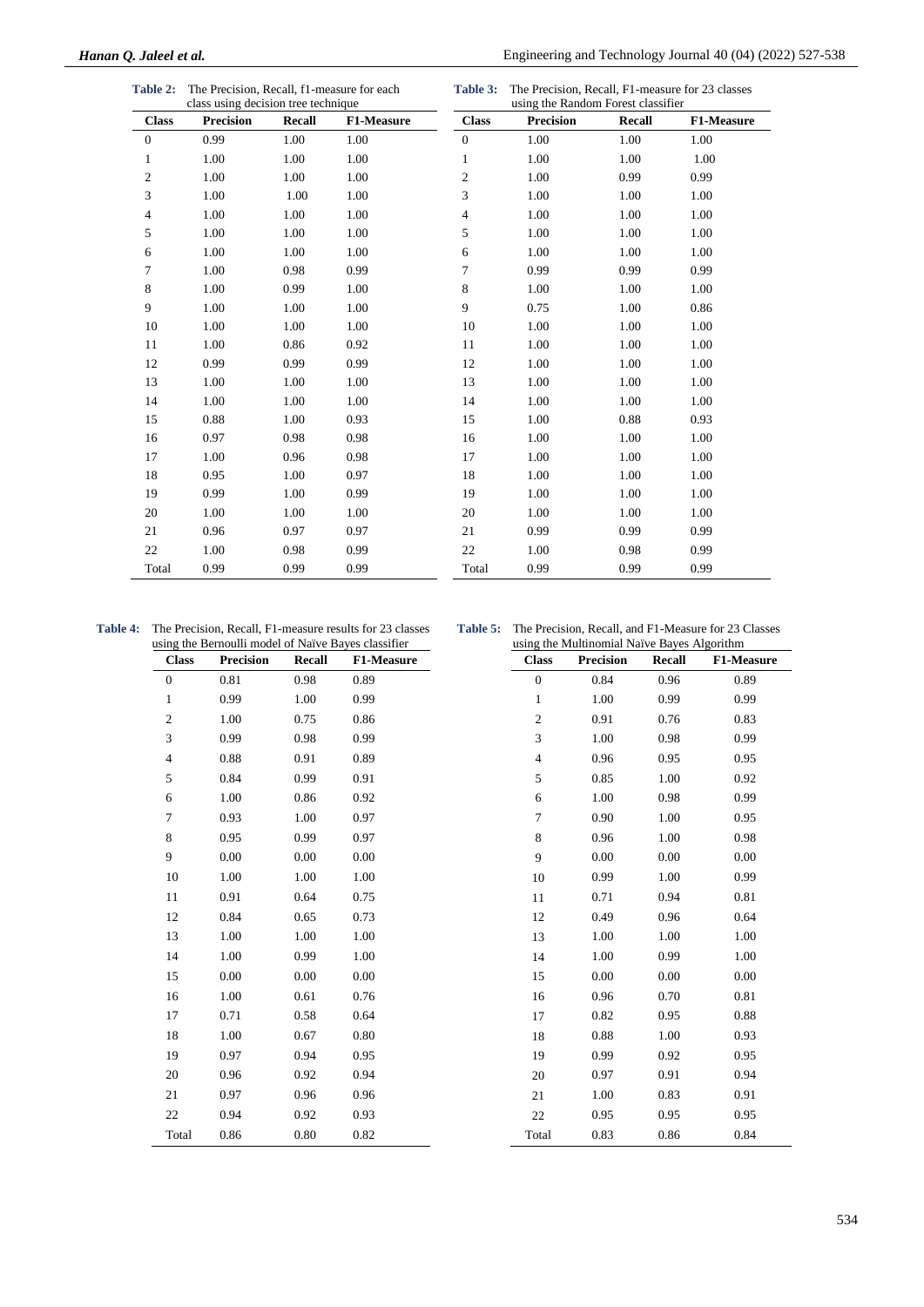After comparing the evaluation metrics results, it is obvious that the Random Forest classifier is the best algorithm utilized in classifying data sets with the highest accuracy of 0.9995930, the highest precision, recall, and f1-measure of 0.99,0.99 and 0.99, respectively. On the other hand, the Decision Tree represents the second-best classifier algorithm with an accuracy of 0.999135, which is lower slightly than the Random Forest algorithm. Table (6) lists the classifier algorithms and their results sorted in descending order from the classifiers with the highest accuracy, precision, recall, and f1-measure value of the lowest values to determine the best and ideal classifiers classify the dataset with the highest results.

**Table 6:** Summary of the Classifiers with the Highest Accuracy, Precision, Recall, and F1-Measure Results, Sorted in Descending Order

| <b>Number</b> | <b>Classifier</b> | <b>Accuracy</b> | <b>Precision</b> | <b>Recall</b> | <b>F1-Measure</b> |
|---------------|-------------------|-----------------|------------------|---------------|-------------------|
|               | Random Forest     | 0.9995930       | 0.99             | 0.99          | 0.99              |
| 2             | Decision Tree     | 0.9991351       | 0.99             | 0.99          | 0.99              |
| 3             | <b>KNN</b>        | 0.9983720       | 0.95             | 0.98          | 0.96              |
| 4             | Multinomial NB    | 0.9829577       | 0.83             | 0.86          | 0.84              |
| 5             | Bernoulli NB      | 0.9805667       | 0.86             | 0.80          | 0.82              |

### **6. Conclusion**

Text classification is the process of appointing predetermined classes to text dataset records or documents, and it may supply views of document groups. Rather than classifying text documents manually, various machine learning techniques have been performed automatically to categorize documents depending on the training documents set. This paper introduces an approach that has employed several supervised machine learning techniques based TF-IDF feature extraction method to automatically classify a product textual keywords data set of nearly 65,500 records into individual classes. The suggested technique implements several classifiers such as KNN, Random Forest, Decision tree, Bernoulli, and Multinomial models of Naive Bayes classifiers. The proposed method utilizes TF-IDF as a vector space model to get more accurate classifier outcomes. The proposed technique produces higher Accuracy, Recall, Precision, and F1-measure evaluation metrics for all classifiers. After comparing the classifier's evaluation results, the suggested technique shows that the Random Forest algorithm is the best and ideal classifier utilized to categorize the dataset with the highest Accuracy value of 0.9995930.

| Algorithm (1): Customized K-Nearest Neighbor Classifier.                                                                                                                                                              |
|-----------------------------------------------------------------------------------------------------------------------------------------------------------------------------------------------------------------------|
| <b>Input:</b> The dataset of feature vectors as TF-IDF keywords weights                                                                                                                                               |
| <b>Output:</b> classified or predicted testing feature vector set                                                                                                                                                     |
| <b>Begin</b>                                                                                                                                                                                                          |
| <b>Step 1:</b> Load the weight vector data set (training and testing sets).                                                                                                                                           |
| Step 2: Choose the appropriate k value.                                                                                                                                                                               |
| Step3: For the training phase, store the training set feature vectors weights with their related class<br>labels                                                                                                      |
| <b>Step 4:</b> In the testing phase from the testing dataset, get the next testing feature vector sample.                                                                                                             |
| <b>Step 5:</b> Calculate the Euclidian Distance between all feature vectors of the training set with the tested<br>feature sector sample.                                                                             |
| Step 6: Distances are sorted in ascending order in a list.                                                                                                                                                            |
| <b>Step7</b> : Top k tuples are selected from the sorted list; they represent the k-nearest neighbors' closest<br>distances to the tested sample.                                                                     |
| <b>Step 8:</b> Identify the predicted class using the majority vote of the k- nearest neighbor's classes, i.e., get<br>the most frequent class from the top k rows of the sorted distances list of nearest neighbors. |
| Step 9: Return the predicted class of tested feature weights vector.                                                                                                                                                  |
| Step 10: Get the next testing feature vector sample from the testing set until it becomes empty, and<br>return to step 5. If the testing set is empty, then Exit.                                                     |
| End                                                                                                                                                                                                                   |
|                                                                                                                                                                                                                       |
|                                                                                                                                                                                                                       |
|                                                                                                                                                                                                                       |
|                                                                                                                                                                                                                       |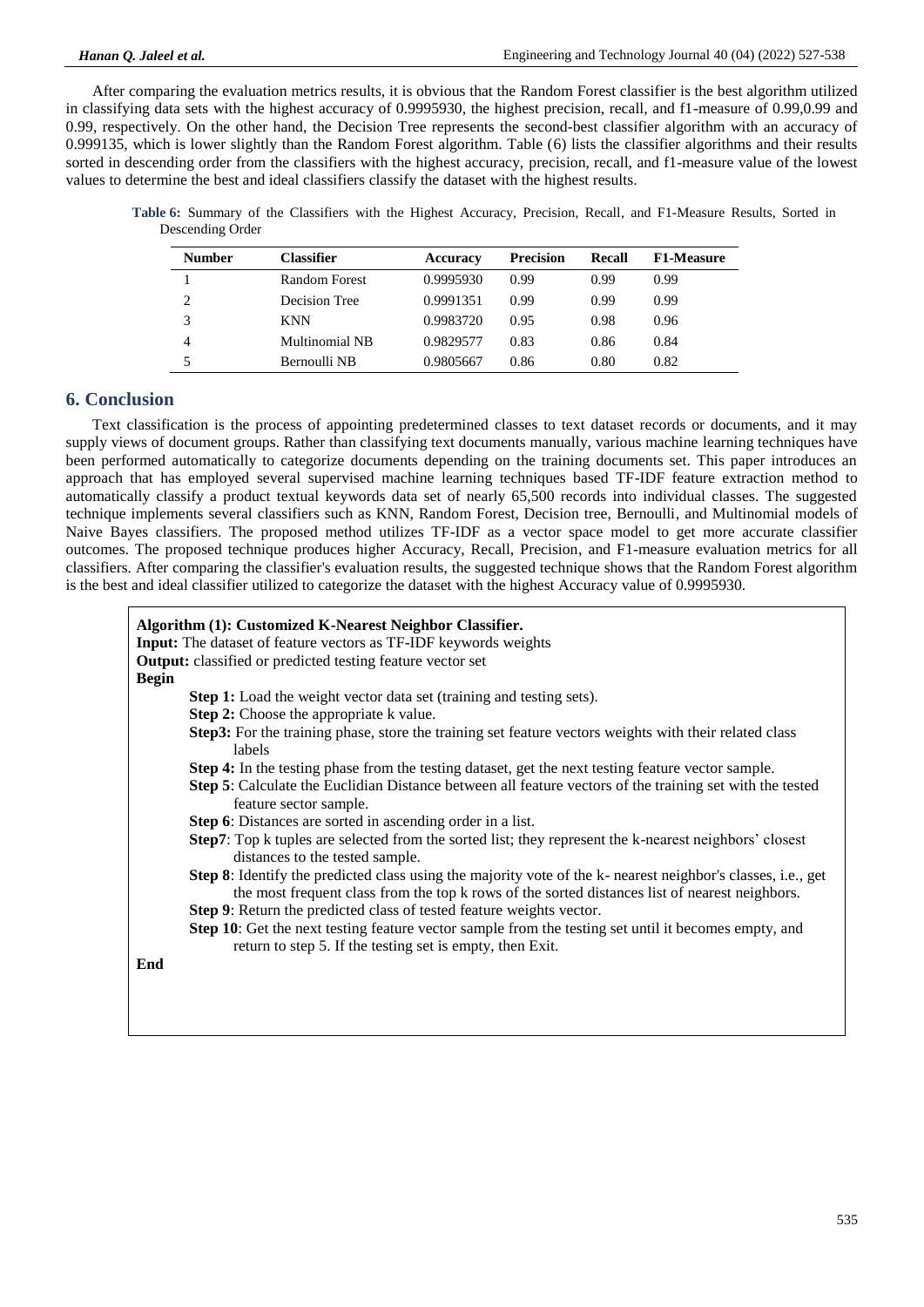| Algorithm (2): Customized DT Classifier.                                                            |
|-----------------------------------------------------------------------------------------------------|
|                                                                                                     |
| <b>Input:</b> Training set records S, Features set F $(f_1, \ldots, f_n)$                           |
| <b>Output: DT</b>                                                                                   |
| <b>Begin</b>                                                                                        |
| <b>Step 1:</b> Create the root node in the tree.                                                    |
| <b>Step 2:</b> If all the records examples in the training set S are in the same class, then        |
| Begin DT= single node tree with class C Return DT                                                   |
| End                                                                                                 |
| <b>Step3:</b> Choose the feature f that has the largest (Information Gain) value                    |
| <b>Step4:</b> For every feature f from the feature field:                                           |
| BeginAdd a new branch that corresponds to this better feature f. Add a near node that saves all the |
| examples of records with values for this feature.                                                   |
| End                                                                                                 |
| <b>Step5:</b> If the node stores example records that belong to only one class C, then              |
| Begin this node becomes a leaf node else go to step 6.                                              |
| End                                                                                                 |
| <b>Step6:</b> Below the node's branch, build a new subtree, and go recursively to step 3            |
| <b>Step7: Return DT</b>                                                                             |
| End                                                                                                 |
|                                                                                                     |

**Algorithm (3): Customized Random Forest classifier Input:** Training set S, Features F **Output:** RF **Begin Step1:** To produce c classifiers, for  $i = 1$  to c do Randomly sample the training data S with replacing to generate Sj **Step2:** Create a root node Nj, that contains Dj **Step3**: call Construct Tree (Nj) **Construct Tree (N)**

### **Algorithm (4): Customized Naive Bayes classifier**

**Input:** training products dataset **Output:** tested dataset classified using NB classifier **Begin** for each class in the training dataset **Begin** Calculate the prior probability of each class using Equation No. (5) Calculate the likelihood of every keyword in each record using Equation No. (6). **end** For each record in the testing, set do **Begin** for each class  $c_i$  in the training set do **Begin** Calculate the posterior probability of the record using Equation No. (7). **End** Compare the posterior probability results of the test records in all classes to find the largest probability. Assign the record to the maximum probability class **End** Return the classified tested dataset. **End**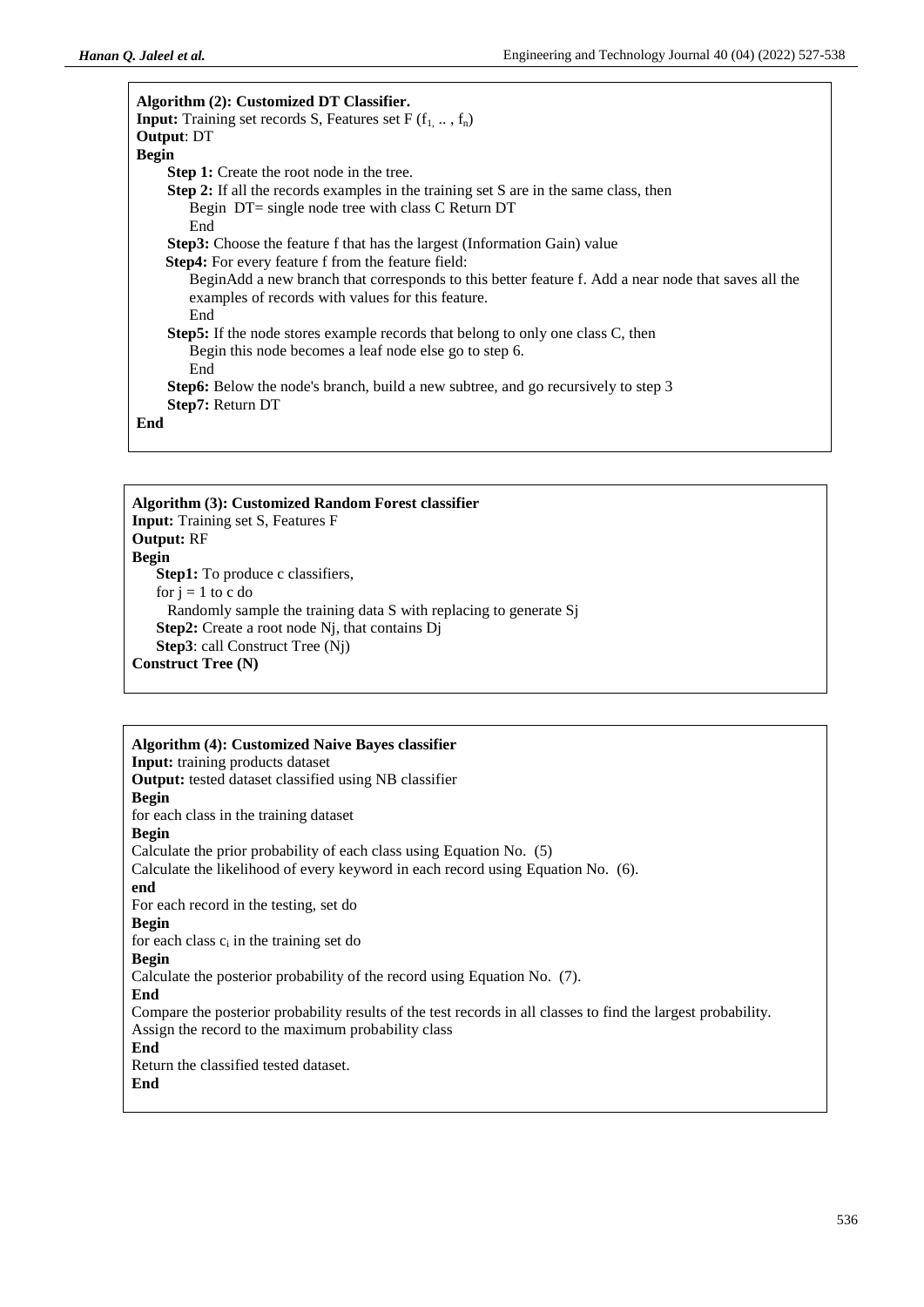### **Author contribution**

All authors contributed equally to this work.

### **Funding**

This research received no specific grant from any funding agency in the public, commercial, or not-for-profit sectors.

### **Data availability statement**

The data that support the findings of this study are available on request from the corresponding author.

#### **Conflicts of interest**

The authors declare that there is no conflict of interest.

#### **References**

- **[1]** A. Patra and D. Singh, A survey report on text classification with different term weighing methods and comparison between classification algorithms, International journal of computer applications, 75 (2013)14-18.
- **[2]** D. Kalita, Supervised and unsupervised document classification-a survey, International journal of computer science and information technologies, 6 (2015)1971-1974.
- **[3]** R. Jindal, R. Malhotra and A. Jain, Techniques for text classification: literature review and current trends, Webology, 12 (2015)1-28.
- **[4]** M. Mowafy, A. Rezk and H. M.El-bakry, An efficient classification model for unstructured text document, American journal of computer science and information technology, 6 (2018)1-10.
- **[5]** A. Patra and D. Singh, Neural network approach for text classification using relevance factor as term weighing method , International journal of computer applications , 68 (2013)37- 41.Doi:10.5120/11674-7301
- **[6]** Korde and C. N. Mahender, Text classification and classifiers: a survey, international journal of artificial intelligence & applications (IJAIA), 3 (2012)85-99. Doi:10.5/21/ijqiq.20120.3208.
- **[7]** W. M. Hadi, M. A. H. Eljinini and S. Alhawari, The automated arabic text categorization using SVM and KNN, knowledge management and innovation: a business competitive edge perspective, (2010).
- **[8]** A. Bilski , a review of artificial intelligence algorithms in document classification, International journal of electronics and telecommunications, 57 (2011) 263–270 . Doi:10.2478/v10177-011-0035-6.
- **[9]** M. Thangaraj and M. Sivakami, Text classification techniques: a literature review, Interdisciplinary journal of information, knowledge, and management, 13 (2018)117-135 . Doi:10.28945/4066.
- **[10]** M. Manjotho, T. J. S. Khanzada, L. A. Thebo and A. A. Manjotho, Improving performance of mobile SMS classification using TF-IDF & multinational naïve Bayes classifier, Engineering science and technology international research journal, 2 (2018)26-32.
- **[11]** M. Abbas, K. A. Memon, A. Jamali, S. Memon and A. Ahmed, Multinomial naive Bayes classification model for sentiment analysis, International journal of computer science and network security, 19 (2019).Doi:10.13140/RG.2.2.30021.40169
- **[12]** W. M.U. Noormanshah, P. N.E. Nohuddin and Z. Zainol, Document categorization using decision tree: preliminary study, International journal of engineering & technology, 7 (2018) 437- 440.Doi:10.144/9/ijet.v7i4.34.26907
- **[13]** D. Singh and S. Malhotra, Intra news category classification using n-gram tf idf features and decision tree classifier, IJSART, 4 (2018)508-514.
- **[14]** B. Trstenjak, S. Mikac and D. Donko, KNN with TF-IDF based framework for text categorization, International symposium on intelligent manufacturing and automation, Procedia engineering 69 (2014) 1356 -1364.
- **[15]** S. A. Nasser , I. A. Hashim and W. H. Ali, Visual depression diagnosis from face based on various classification algorithms , Eng. Technol. J., 38 (2020) 1717-1729. Doi:10.30684/etj.v38i11A.1714
- **[16]** N. T. Mahmood, M. H. Al-Muifraje , S. K. Salih and T. R. Saeed, Pattern recognition of composite motions based on emg signal via machine learning , Eng. Technol. J., 39 (2021) 295-305.
- **[17]** M. A. jabbar, B.L. Deekshatulua and P. Chandra, " Classification of heart disease using k- nearest neighbor and genetic algorithm" , International conference on computational intelligence: modeling techniques and applications (CIMTA), (2013).
- **[18]** G. Guo, H. Wang, D. Bell, Y. Bi and K. Greer, Using KNN model-based approach for automatic text categorization, (2006).